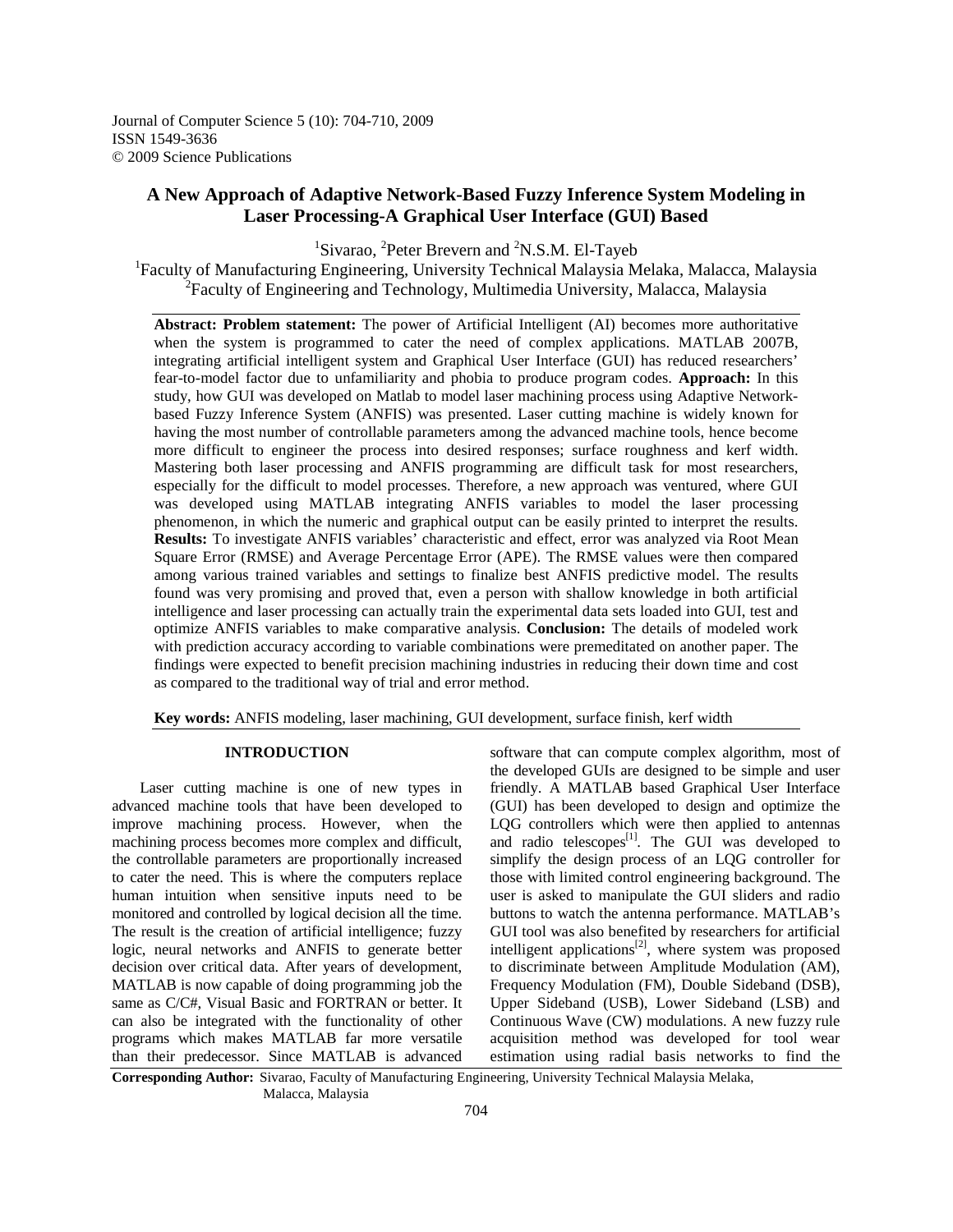optimal rules combination to compose fuzzy reasoning mechanism and options related to the Membership Functions  $(MFs)^{[3]}$ . On the other hand, CNC tool wear detection using Neurofuzzy classification system has been conducted, in which the investigation uses three different types of membership function for ANFIS training and compared their differences of accuracy rate of the turning tool-state detection<sup>[4]</sup>. A Fuzzy Neural Network classification application for drill tool-failure detection with fuzzy logic based decision mechanism was developed to determine tool wear condition using drilling forces<sup>[5]</sup>.

 In this study, an ANFIS-LASER-GUI has been developed using MATLAB to model and control the critical input parameters of a  $CO<sub>2</sub>$  laser cutting machine. Laser cutting machine possesses very complex process with respect to the influences of machining parameters, such as; cutting speed, duty cycle, frequency, power, focal distance, gas pressure, stand of distance, etc. The selection of machinability data has played an important role in the effectiveness of machine tool utilization which directly influences the overall product quality. The influences of the machining parameters on machine tools are not always precisely known and hence, it becomes difficult to recommend the optimum machinability data during machining.

**ANFIS Graphical User Interface (GUI) development for laser processing:** ANFIS Model using neuroadaptive learning techniques which are similar to those of neural networks was originally presented by  $\text{Jang}^{[6]}$ . Given an input/output data sets, ANFIS constructs Fuzzy Inference System (FIS) whose membership function parameters are adjusted using backpropagation algorithm or other similar optimization techniques. Nariman-Zadeh<sup>[7]</sup> has used hybrid genetic and SVD methods to design ANFIS networks and  $Lo^{[8]}$ has applied ANFIS modeling to predict surface roughness of end milled products. Yeh<sup>[9]</sup> used ANFIS for inverse prediction of square hole profiles in boring operation. Development and customization of desired graphical user interface using MATLAB is possible and very much appreciated, where, users are no longer need to rely on programs such as C++ or visual basic to integrate machining processes and artificial intelligent tools. The purpose of GUI is to make the work handling easier and least complicated by embedding radios buttons and pull down menus where, operators only handle graphic objects while the program automates the work process behind the screen. GUIDE (Graphic User Interface Developing Environment) is an application within MATLAB used to create the GUI. The application has the entire graphics interface which can

be used to develop the interface and utilized by researchers of various disciplines.

**Laser machining:** Laser beams are used extensively for a variety of material-removal applications because they provide highly concentrated energy sources that can be easily transmitted and manipulated. Micromechanical structures are becoming more common with the ever increasing demand for new micro-fabrication tools. As feature sizes become smaller and smaller, i.e., typically below 100 µm, conventional mechanical approaches for cutting, drilling and shaping materials may be replaced with photon or particle beam techniques that enable geometric features as small as laser wavelengths (smaller than a micrometer) to be created with a high degree of precision and repeatability. In addition, laser fabrication processes are non-contact, dry and clean operations that enable ease of automation. The nonlinear behavior of the lasermaterial interactions plays a significant role in forming the final surface profile and the resultant geometry of the machined micro-features. The need to precisely control a large number of parameters, often with random components, makes the task of improving the process performance very difficult. Moreover, modeling all these factors using conventional, analytical and numerical methods poses a substantial challenge. In practice, the operator has to perform number of experiments to set the appropriate process control parameters related to the laser apparatus, motion control system and workpiece materials. This trial-anderror approach is costly and time consuming especially for a small batch production or prototyping and does not ensure near optimality with a given set of process conditions and manufacturing objectives. Laser cutting is used in precision industries as it has the ability to cut complex profiles featuring extra ordinary shapes, corners, slots and holes with small region of Heat Affected Zone (HAZ). In laser machining, surface roughness is one of the most important quality evaluation factors besides kerf width. The surface roughness is generally dependent upon the properties of the work material being cut, workpiece thickness, focal length, stand of distance, gas pressure, cutting speed, etc. including the type of cutting gas. Besides the investigation of CO<sub>2</sub> laser cutting parameters, investigations are also being studied to further understand the relationship between the gas and the cutting parameters to obtain highly précised cut quality.

**Experimental setup and procedure:** In this experiment, seven input parameters were controlled, namely; stand off distance, focal distance, gas pressure,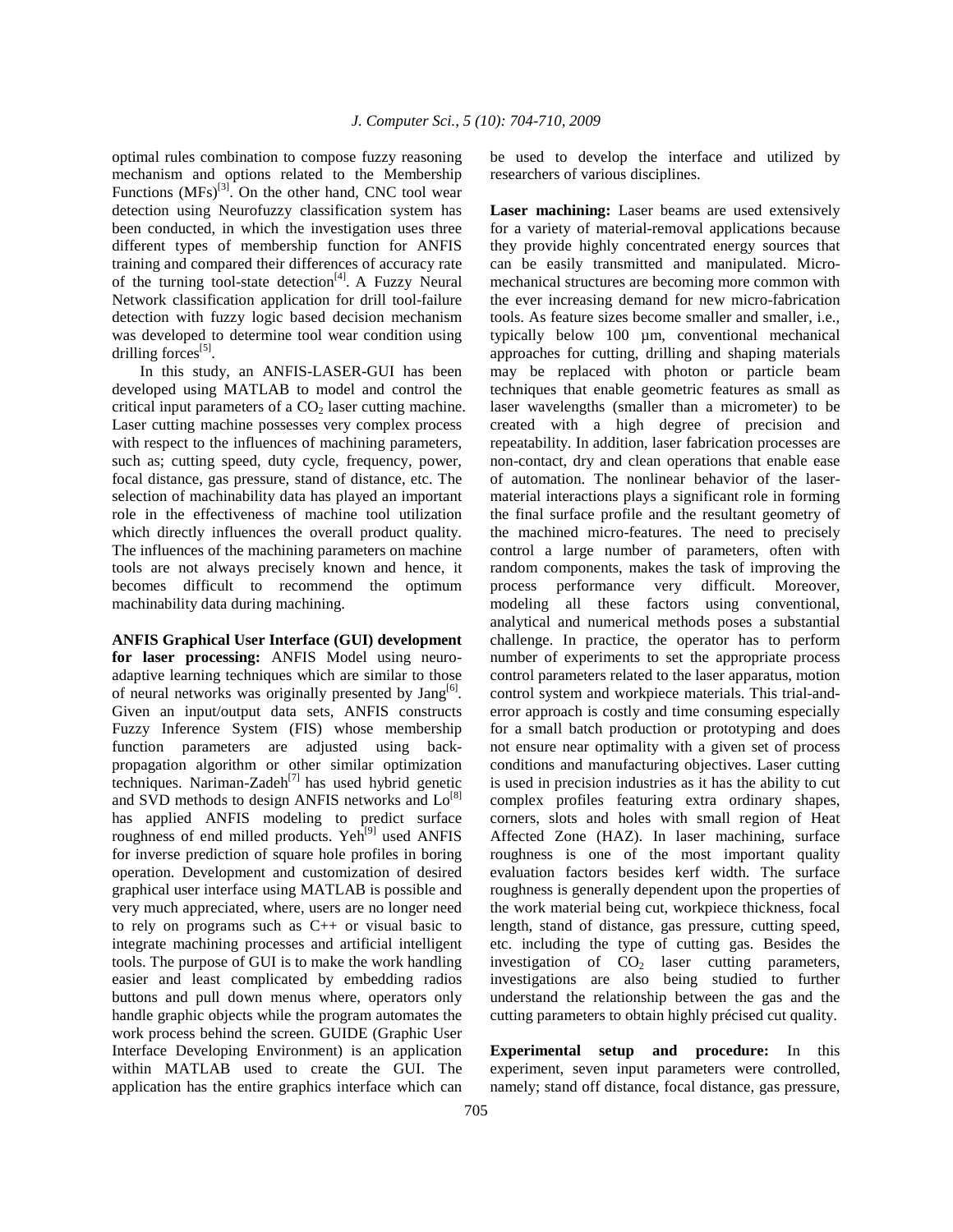power, cutting speed, frequency and duty cycle. A nozzle diameter of 0.5 mm was used with focused beam diameter of 0.25 mm. Material used in this experiment is grade B, Manganese-Molybdenum pressure vessel plate with a nominal gauge thickness of 5.0 mm and Tensile Strength of 690 MPa. The plate was cut to the dimension about 1.2 m length and 0.7 m width. A cut length of 20 mm performed over all the 128 profiles on the plate. Total of 128 experiments have been conducted based on the DOE matrix. All the experimental data sets and the objective functions have been incorporated into the developed ANFIS-GUI to optimize the conditions of both laser and ANFIS in developing sound predictive model. A schematic view of laser machining experimental setup is shown in Fig. 1. The machining conditions were as shown in Table 1.

### **Experimental parameters, machines and equipments: Laser machine:**

- Model: Helius hybrid  $2514$  CO<sub>2</sub> laser cutting machine
- Controller: FANUC series 160 i-L
- Maximum capacity: 3000 watt
- Laser source that use to create laser beam is  $CO<sub>2</sub>$ gas. The real ingredient is mixture of N2 (55), He (40) and  $CO_2$  (5) with purity 99.995%
- Pressure  $=$  Max 20 bar



Fig. 1: Schematic of laser machining

|  | Table 1: Machining conditions |  |
|--|-------------------------------|--|
|--|-------------------------------|--|

| Level                          |        |        |
|--------------------------------|--------|--------|
| Variables                      | Low    | High   |
| Power (Watt)                   | 2500.0 | 2800.0 |
| Cutting speed (mm $min^{-1}$ ) | 800.0  | 1200.0 |
| Frequency (Hz)                 | 800.0  | 1000.0 |
| $SOD$ (mm)                     | 1.0    | 1.5    |
| $FD$ (mm)                      | 0.0    | 1.0    |
| Pressure (Bar)                 | 7.0    | 10.0   |
| Duty cycle $(\% )$             | 40.0   | 80.0   |

#### **Surf tester:**

- Mitutovo Surftest SJ301
- Sampling length range  $(0.8 \sim 8)$

### **Work material:**

- DIN 17155 HII standard
- 5.0 mm manganese-molybdenum
- Grade: B
- Tensile strength: 550-690 MPa

#### **Data collection and interpretations:**

- All the experimental materials, procedures, data collections, analysis are conducted as per the standard recommendations of 'Laser Cutting of Metallic Materials' German Standard, DIN 2310-5
- The DIN EN ISO 9013: 2000 is referred as it gives the terminological definitions and describes criteria for evaluating the quality of cutting surfaces, quality classifications and dimensional tolerances. It applies in the case of laser beam cuts from material thickness of between 0.5 and 40 mm

# **MATERIALS AND METHODS**

 The methodology of ANFIS modeling by developed GUI is represented in the form of a flow chart as illustrated in Fig. 2. The program is started by clicking the executable file, later, click 'ANFIS Parameter' and select membership type together with its optimization method. If appropriate epoch number is unknown, set epoch number to 100 to test over-fitting, where this will provide optimized and best epoch number for the selected variable setting. Train the data by clicking 'Train' button and observe the RMSE and APE to the satisfactory level. Once done, finalize the model and keyin the machining parameters and click 'test' for numerical and graphical output together with its comparative analysis of observed and predicted result.

**ANFIS-laser interface programming:** An ANFIS-GUI is developed to help users utilizing Artificial Intelligence (AI) such as ANFIS (Adaptive Network-based Fuzzy Inference System) to predict responses/output. ANFIS can predict data using Sugeno FIS (Fuzzy Inference System) to relate membership and tune it using either back propagation or hybrid method. Seven input corresponding parameters namely; power, speed, pressure, focal distance, standoff distance, frequency, duty cycle with their respective two responses; surface roughness and kerf width were used for the ANFIS training.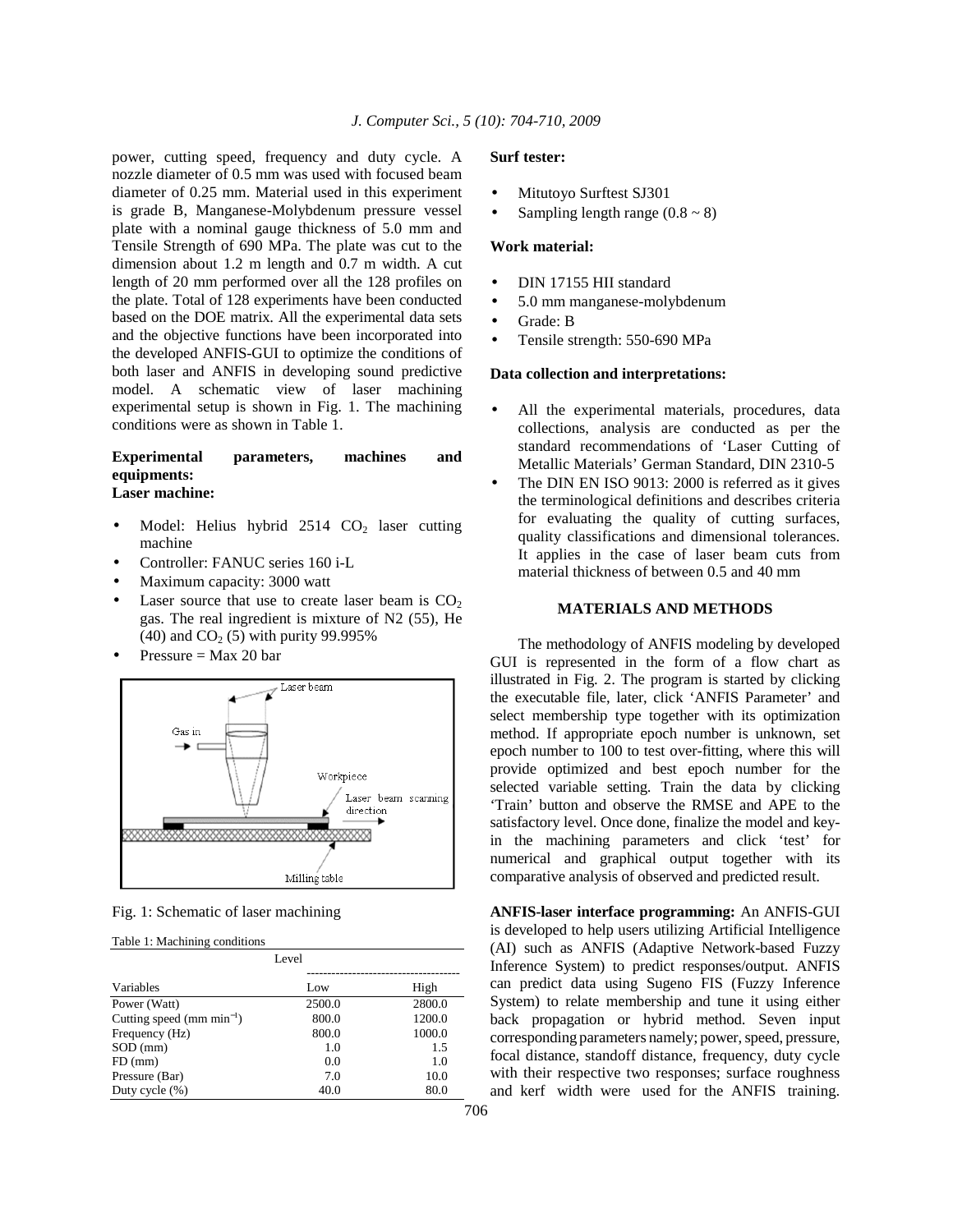The ANFIS-GUI is programmed to train 2.5 and 5.0 mm material and predict their responses using the setting of the seven machining input variables.

 The ability of ANFIS to predict the data accurately is merely depending on the settings used to train the data sets. Part of the program codes are shown in Fig. 3 with the commands subjected for RMSE, epoch number and graphical output are used to integrate the laser data sets into ANFIS platform. Therefore, the developed GUI is linked to this syntax and command which works on background to generate the output.



Fig. 2: GUI based ANFIS modeling methodology



Fig. 3: Part of the programmed syntax used in integrating ANFIS- LASER-GUI

#### **RESULTS**

 The developed ANFIS-LASER-GUI is the simplest user interface in modeling laser processing using ANFIS. To date, there is no such GUI developed and this can be used by almost any end user to understand the characteristics of laser processing and its significant parameters.

 The GUI as shown in Fig. 4 is the completed version of ANFIS-LASER-GUI which has been created using MATLAB to predict surface roughness and kerf width for work material Mn-Mo with thickness of 2.5 and 5mm. The developed GUI functions to provide the fullest output of ANFIS capability in simplified steps which can be operated by almost anybody even without an engineering knowledge. The GUI can also be used to educate engineering personals to understand the fundamentals of ANFIS modeling and laser processing. Among the key features of the GUI output are; over-fitting, surface modeling, rule viewer, membership function, comparative scatter plot and numerical output. These elements are used to interpret the correlations among man, model and machine.

**Over-fitting detection and optimization:** The GUI is developed to detect over-fitting and help user to select the appropriate epoch number. Fig. 5 shows the dialogbox to optimize the epoch number. The optimization can be done via various setting of optimization methods and membership functions.



Fig. 4: Completed ANFIS-LASER-GUI for modeling of laser processing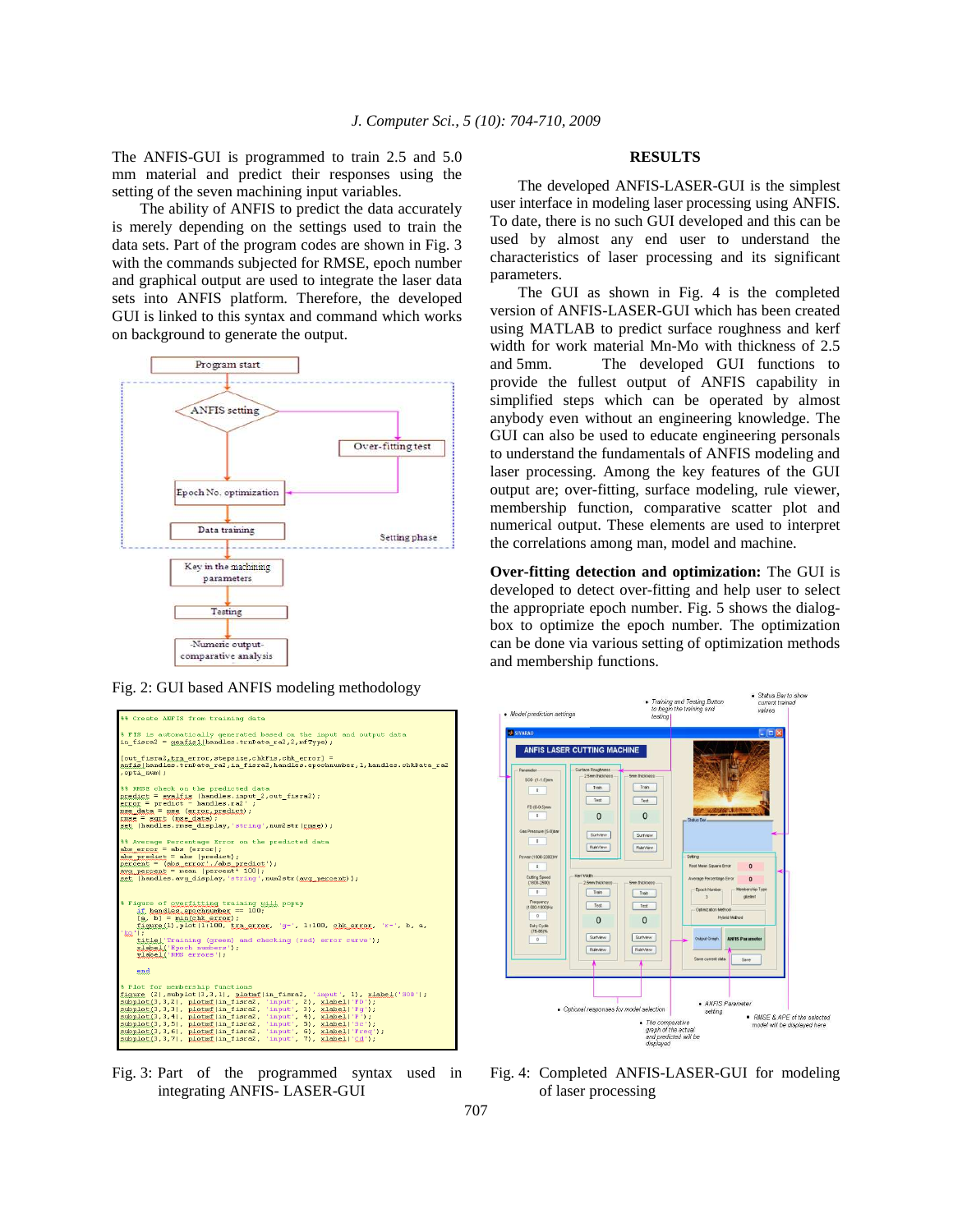| <b>ANFIS SUB</b>              |              |  |
|-------------------------------|--------------|--|
| <b>ANFIS PARAMETER</b>        |              |  |
| Optimization Method           |              |  |
| <b>Hybrid Method</b>          |              |  |
| qaussmf                       |              |  |
| <b>ANFIS Parameter Values</b> |              |  |
| Epoch Number                  |              |  |
| 100                           | Save Setting |  |
|                               |              |  |
|                               |              |  |

Fig. 5: Over-fitting test dialog-box



Fig. 6: Optimized epoch number prior to checking error and training error



Fig. 7a: Surface model of stand of distance and duty cycle for the response of kerf width

 To enable the checking of over-fitting, simply set the number of epochs to 100 and this will generate a plot displaying the checking error and training error curves and indicate optimized values. The sample of generated plot is shown in Fig. 6.

**Surface model:** The surface viewer is a window where user can see the correlation of the input(s) to its response via ANFIS model. The output is presented by 3D surface model as shown in Fig. 7a and b.



Fig. 7b: Surface model of focal distance and stand of distance for the response of surface roughness



Fig. 8: The rule viewer for the ANFIS-LASER tested model

**Rule viewer:** Rule viewer presents a sort of micro view of the fuzzy inference system, where it displays a roadmap of the whole fuzzy inference process. It is bases the fuzzy inference diagram with a single window with plotted curve nested in it as shown in Fig. 8. The plotted curve across the top of rule viewer represents the antecedent and consequent of the first rule. Each rule is a row of plots and each column is a variable. The rule numbers are displayed on the left of each row. The first seven columns of plots show the membership functions referenced by the antecedent, or the if-part of each rule. The most right plot of the eight columns plot represents the aggregate weighted decision for the given inference system. This decision will depend on the input values for the system. The defuzzified output is displayed as a bold vertical line on this plot. The variables and their current values are displayed on top of the columns. The Rule Viewer shows one calculation at a time and in great detail.

**Membership functions:** The membership functions for the trained model as shown in Fig. 9 with smooth curve interaction for each parameter indicates the best fit of the developed model.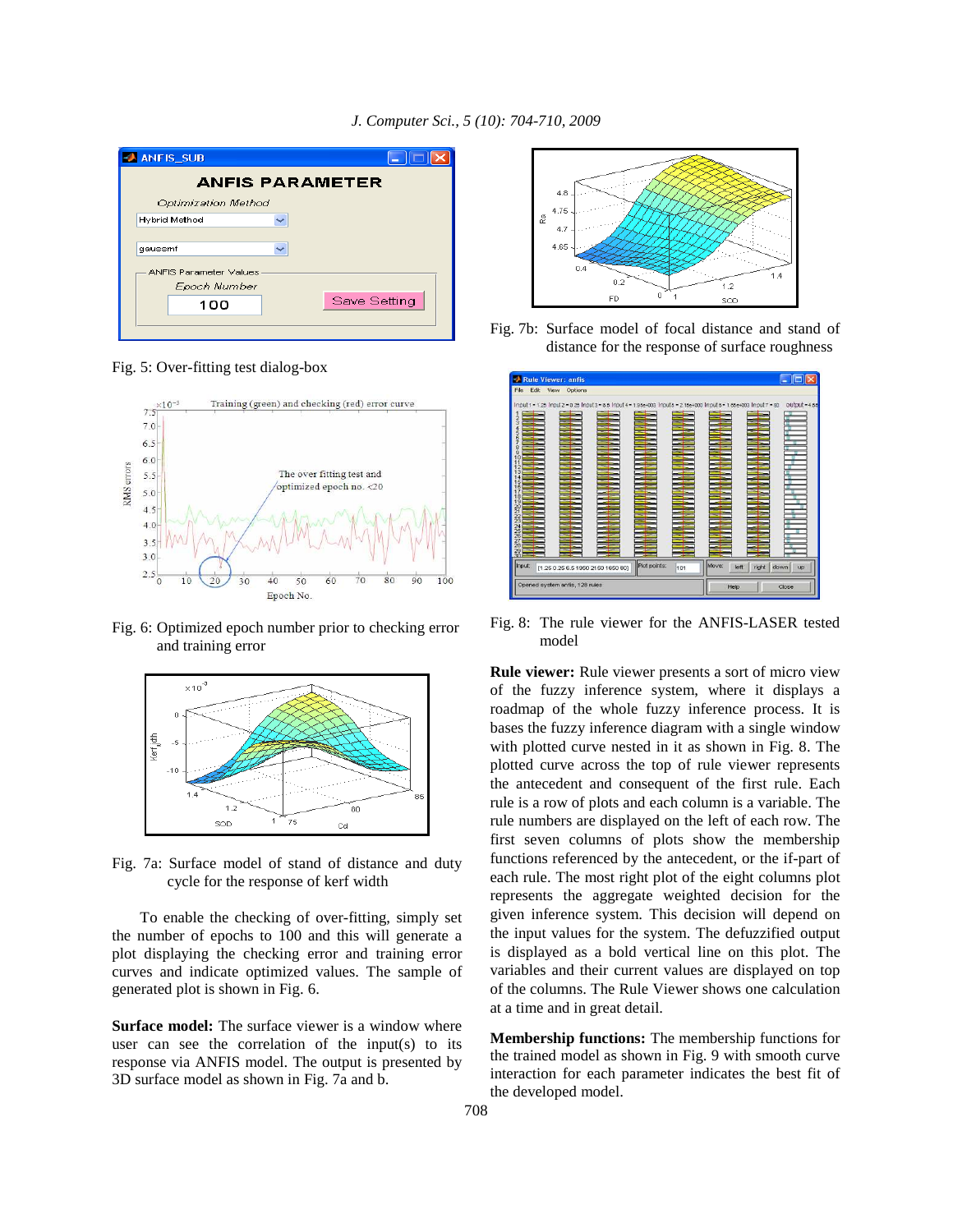

Fig. 9: Membership function of each parameter for the tested model



Fig. 10: ANFIS model predicted Vs observed for surface roughness

**Model prediction:** After the GUI is programmed and linked with the ANFIS commands via callback and M-Files, the program is then tested for its ability to predict the machining accuracy towards achieving the estimated response. ANFIS setting was selected based on comparing RMSE values between different settings. The lowest RMSE indicates the best model, perhaps it has to be observed for not being over-fit, to ensure the prediction error falls within the accepted range. The ANFIS-LASER-GUI generated output excellently correlates with the observed values performing prediction error below 9.0 percent. The agreement and comparison of both is witnessed by Fig. 10, where blue line represents the observed values while the red line represents the estimated values.

### **DISCUSSION**

 The MATLAB based Graphical User Interface (GUI) has been successfully developed and tested for its ability in modeling of laser processing by Adaptive Network-based Fuzzy Inference System (ANFIS). It has been validated to be capable of testing the best variable setting of the intended model in ANFIS environment. This GUI enables a user even without the depth knowledge of programming and laser processing to develop a sound model by selecting significant variables on ANFIS environment. On top of that, the user can simply read the Root Mean Square Error (RMSE) and Average Percentage Error (APE) from the status bar to identify the model strength. GUI implementation on ANFIS is proved to be more efficient and ANFIS has shown the greatest prediction ability in modeling the complex and non-linear behavior of laser processing. The designed GUI is also user friendly and makes the entire steps of ANFIS modeling easier then ever. This ANFIS-LASER-GUI permits anybody for the matter to model laser machining with ANFIS for the responses of surface roughness and kerf width.

#### **CONCLUSSION**

The research work and findings conclude that, the GUI based modeling is very much practical and saves a lot of time even for a complex and non-linear process. For future studies, the comparative analysis is to be carried out between ANFIS variables and developed models to investigate extreme levels of their rapport.

# **ACKNOWLEDGEMENT**

 The researchers are obligated to sincerely thank the top level management of PT Puspetindo Engineering-Manufacturing of Plant Equipments (Surabaya, Indonesia) and Kara Power Pte. Ltd. The authors would also like to thank Mr. Khor Wong Ghee, Ir. Vijayan and Ir. Segaran for their sincere guide, advice and expert knowledge sharing in making this research possible. My special thanks go to Faculty of Manufacturing Engineering, UTeM.

#### **REFERENCE**

- 1. Maneri, E. and W. Gawronski, 2000. LQG controller design using GUI: Application to antennas and radio-telescopes. ISA. Trans., 39: 243-264. DOI: 10.1016/S0019-0578(99)00047-6
- 2. Guldemir, H. and A. Sengur, 2007. Online modulation recognition of analog communication signals using neural network. Expert Syst. Appli., 33: 206-214.

http://portal.acm.org/citation.cfm?id=1223647